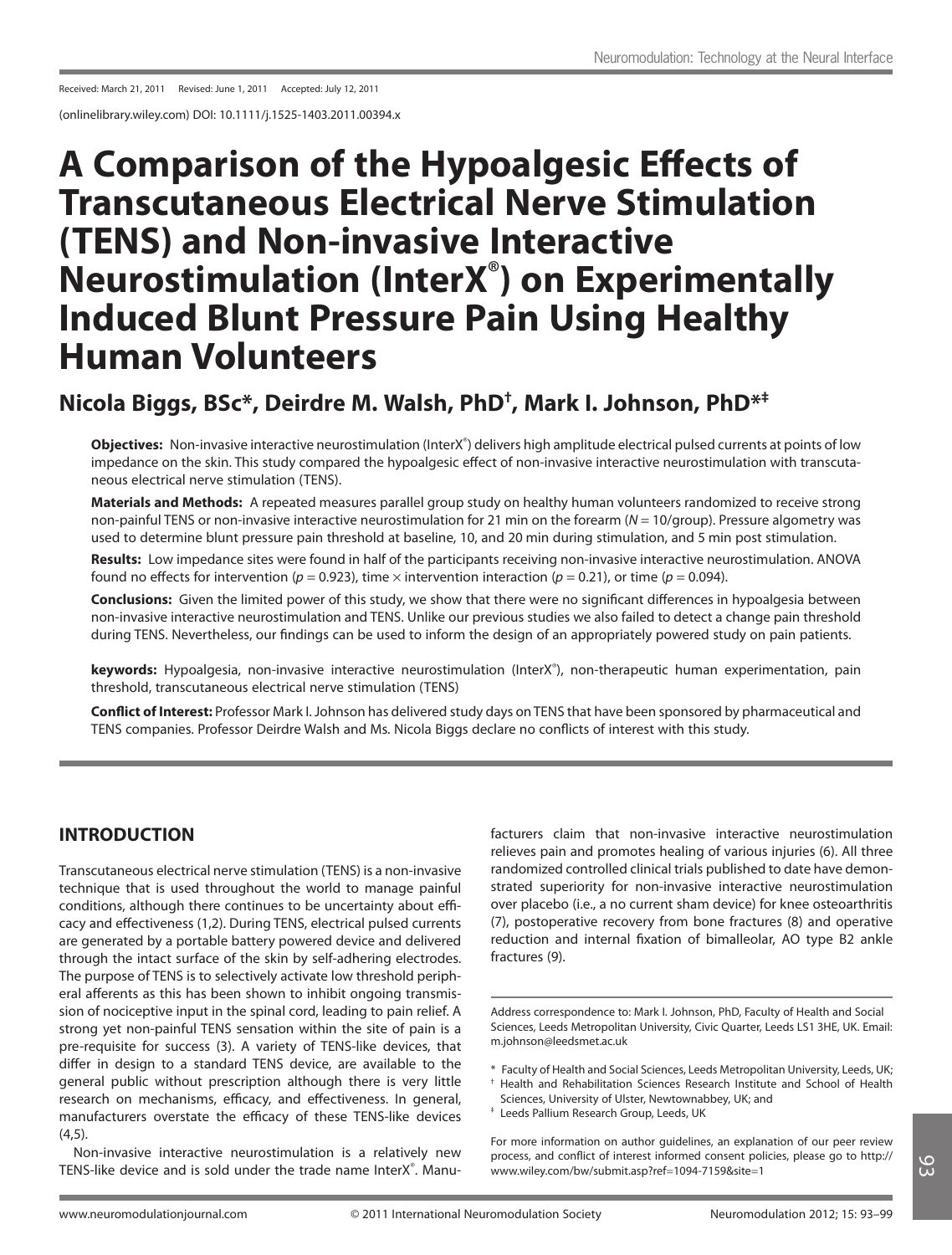Manufacturers claim that the waveform used in non-invasive interactive neurostimulation devices is impedance sensitive and can detect changes in the electrical properties of tissue that alter in response to injury and trauma (6). This is based on the premise that areas of low impedance are optimal sites for electrical stimulation because they correspond to areas of skin associated with myofascial trigger points, acupuncture points, and neural endings (10–13). Treatment protocols involve scanning the skin for areas of low impedance by moving the electrode head of the non-invasive interactive neurostimulation device across the surface of the skin. Points of low impedance are then stimulated by delivering high amplitude electrical currents with pulsed, damped, biphasic, sinusoidal waveforms. During stimulation, the sinusoidal waveform alters in its characteristics according to changes in skin impedance and the tissue status. The electrode head provides feedback about skin impedance so that there can be continual adjustment of the shape of the electrical current in response to any changes in skin impedance and the tissue status. This impedance sensitive interactive waveform used during non-invasive interactive neurostimulation appears to be the unique selling point of the technology and it is suggested that this should confer superiority over standard TENS devices. Interestingly, non-invasive interactive neurostimulation delivers currents to generate a strong non-painful paresthesia in much the same way as that recommended for conventional TENS so there is likely to be some similarity in physiologic mechanisms.

Pre-clinical testing of new treatments in healthy volunteers is critical to ensure safety, efficacy, and optimal dose and technique (14). It is often neglected for non-invasive electrical stimulation techniques because they are not subject to the same regulatory requirements as drug medication and invasive treatments. Preclinical research on non-invasive interactive neurostimulation is limited and is available as conference abstracts (15–17). Gilbey et al. (17) have previously shown that ten minutes of non-invasive interactive neurostimulation produced a significant elevation in pressure pain threshold at the forearm in healthy volunteers when compared with a placebo (no current) device. Whether the hypoalgesic effects of non-invasive interactive neurostimulation differ from TENS is not known. The aim of this study was to compare the effects of noninvasive interactive neurostimulation with TENS on pressure pain threshold in healthy human participants. We hypothesized that there would be a difference in pressure pain threshold between non-invasive interactive neurostimulation and TENS at 20 min of stimulation. We did not pre-empt the direction of this difference.

# **MATERIALS AND METHODS**

A repeated measures parallel group study was designed to measure experimentally induced blunt pressure pain thresholds during TENS and non-invasive interactive neurostimulation in pain-free healthy human volunteers. Informed consent was obtained from all participants and the study was approved by the Research Ethics Sub-Committee of Leeds Metropolitan University.

#### **Participants, Recruitment, and Selection**

Twenty unpaid healthy human volunteers were recruited by announcements throughout the University. Interested individuals were verbally briefed about the nature of the study and provided with a participant information sheet. Volunteers were given 48 hours before being formally invited to take part in the study. Each participant took part in one experiment. Before the start of the

experiment they were screened for study eligibility (18 years or older with no previous use of TENS or TENS-like devices) and contraindications to TENS in line with current professional standards (18). Contraindications included any existing medical condition such as peripheral vascular abnormalities, hypertension and hypotension, peripheral neuropathies, and recent trauma. TENS action depends on normally functioning nerves in the skin so normal skin sensation was an inclusion criterion. Volunteers who were taking any medication or who were likely to take any medication during the period of study were excluded. Participants signed written consent before the experiment and were reminded that they could withdraw at any time without any reason.

#### **Procedure**

Each experiment was conducted in a physiology laboratory and facilitated by the principal investigator (NB). Participants were seated throughout the experiment with their non-dominant forearm resting on a side table and instructions delivered verbally, using a series of cue cards. Participants received either strong nonpainful TENS or strong non-painful non-invasive interactive neurostimulation. Block randomization was used to ensure equal numbers of participants in each group ( $N = 10$  per group) and operationalized using random numbers generated by a computer that were placed in opaque sealed envelopes, which were labeled sequentially for each experiment by a person independent to the study. Pain threshold measurements were taken at baseline, during stimulation at 10 min and 20 min, and 5 min after the stimulator had been switched off (Fig. 1).

#### **Pressure Algometry**

Mechanical pain thresholds to blunt pressure stimuli were measured using a Somedic Type II pressure algometer with a flat circular probe (1 cm<sup>2</sup>) (Somedic, Horby, Sweden) on the non-dominant forearm, over the flexor carpi radialis muscle using similar techniques to previous studies (19) (Fig. 2a,b). This flexor carpi radialis muscle was chosen because muscle bellies of the forearm have been shown to provide reliable blunt pressure pain measures (20,21). During each test, participants sat with their forearm on a side table and pronated with shoulder abduction approximately 30° and elbow flexion 90°. Measurements were taken at the midpoint between the position of TENS electrodes for TENS or at the equivalent location for non-invasive interactive neurostimulation. Two pain threshold measurements were recorded during one minute with each measure taking no more than 30 sec and the average of the two measurements used for the statistical analysis. During each measurement the head of the algometer probe was placed perpendicular to the skin and pressed at a rate of approximately 50 KPa/sec. Participants were asked to concentrate on forearm sensations until



**Figure 1.** Experimental procedure. MPT, mechanical pain threshold.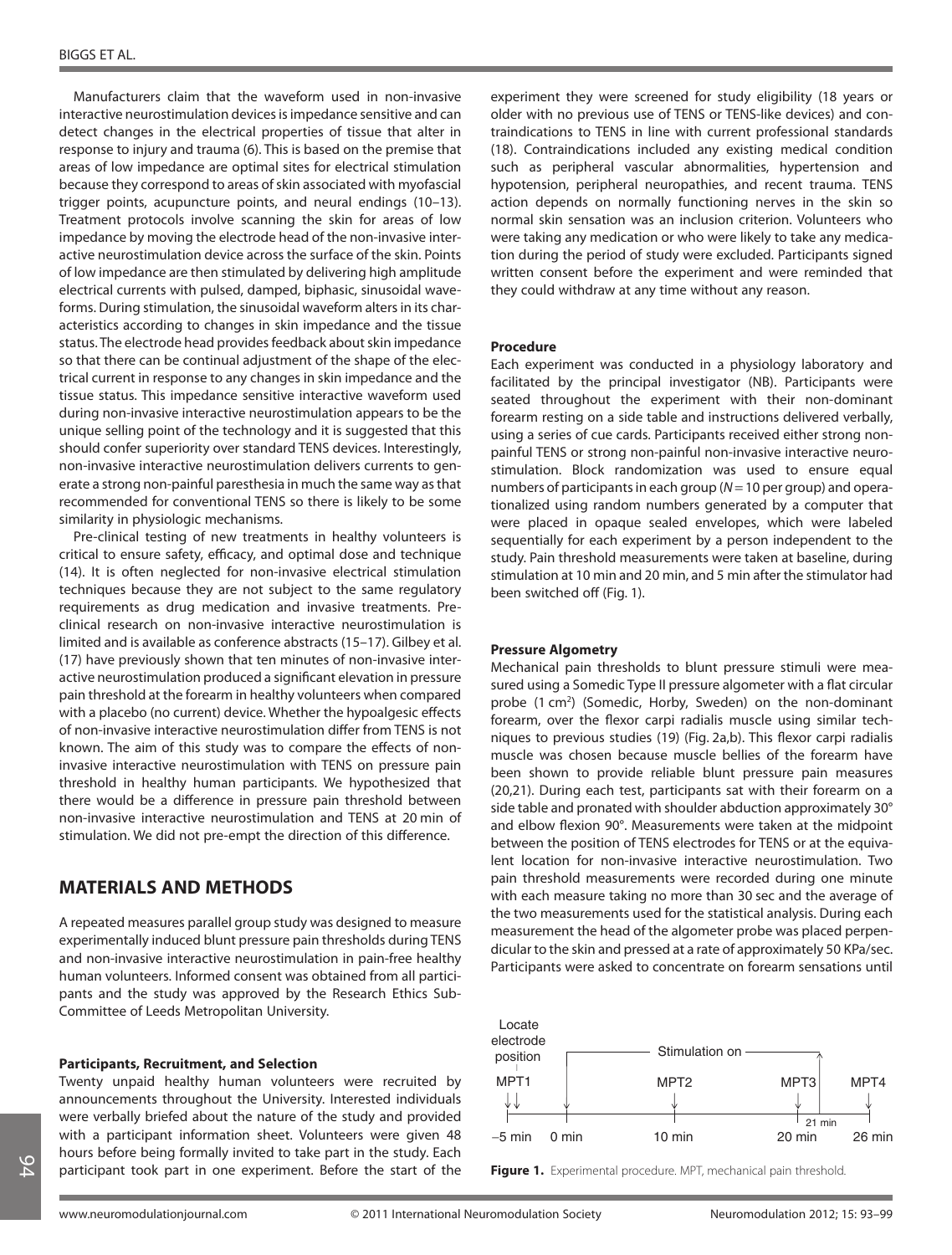

**Figure 2.** Application of non-invasive interactive neurostimulation (a) and transcutaneous electrical nerve stimulation (b). The small circle marks the location of measurement of mechanical pain threshold.

the force from the pressure probe became definitely painful, at which point they should state "Pain!" and the investigator would immediately withdraw the probe from the skin. The maximum force (KPa) was displayed on the algometer and taken as pain threshold. Verbal instructions were given to participants 30 sec before any action by the principal investigator reading from a cue card.

#### **Interventions**

Transcutaneous electrical nerve stimulation and non-invasive interactive neurostimulation were administered for a total of 21 min. Participants were told in pre-study information that there were different types of TENS devices and that some produced a sensation and others did not.

Transcutaneous electrical nerve stimulation was administered so that stimulation covered the median nerve and the flexor carpi radialis muscle using a ProTENS (Nidd Valley) and two square selfadhering electrodes (each  $5 \times 5$  cm, Acupad Multistick TENS Electrodes, Nidd Valley Medical, Knaresborough, UK) using a continuous pulse pattern, a pulse frequency of 150 pulses per second, and a pulse width (duration) of 220 usec. The proximal electrode was applied to the lateral epicondyle of the elbow, and the leading edge of the distal electrode placed 3 cm below the proximal electrode along an imaginary line between the lateral epicondyle and the midpoint of the wrist creases (see Fig. 2). These settings were chosen because they were as close as possible to the settings used during non-invasive interactive neurostimulation. Participants were instructed to increase the intensity of TENS to achieve a strong non-painful sensation (electrical paresthesia) and reminded to adjust the intensity to maintain this level 5 and 15 min after TENS had been switched on.

Non-invasive interactive neurostimulation was administered using an InterX 5002 device (InterX, Neuro Resource Group, Plano,

TX, USA, Fig. 2) following guidance provided in the user manual. The device was preprogrammed to administer currents at a frequency of 180 Hz with pulse duration varying according to current amplitude (range  $10-500$   $\mu$ sec). The site of stimulation was determined by using the non-invasive interactive neurostimulation device to scan the forearm for an area of low impedance. If one could not be found after two minutes, non-invasive interactive neurostimulation was administered at the same site as the proximal TENS electrode so that stimulation covered the median nerve and the flexor carpi radialis muscle. The treatment head of the non-invasive interactive neurostimulation device remained stationary during stimulation. The intensity of non-invasive interactive neurostimulation was set at a strong non-painful sensation (electrical paresthesia) and adjusted to maintain this level 5 and 15 min after non-invasive interactive neurostimulation had been switched on.

The current amplitude to achieve a strong non-painful sensation for TENS and non-invasive interactive neurostimulation was recorded after the device was switched on, immediately after measurement of the pre-intervention pain thresholds and again at 6, 12, and 18 min. Current amplitude was taken from the screen display of the non-invasive interactive neurostimulation device and using a Type 4000 Frye Analyser (RDG Medical Ltd, Croydon, UK) during **TENS** 

#### **Data Analysis**

An unpaired t-test (two-tailed) was used to analyze the main outcome taken as the difference between the interventions at 20 min of stimulation (i.e., the second during stimulation time point just prior to completion of the "treatment" intervention). Sample size estimate was based on detecting a meaningful difference of 100 KPa using a standard deviation of 75 KPa based on the findings of a previous study by Cowan et al. (22). In addition, repeated measures ANOVA on raw data was used to determine the effect of time within subjects (four levels: baseline, after 10 min of stimulation, at 20 min of stimulation, and 5 min after the end of stimulation) and intervention between subjects (two levels: TENS and non-invasive interactive neurostimulation) on mechanical pain threshold. If Mauchly's test of Sphericity was not assumed then a Greenhouse-Geisser correction was used for the data set. Alpha was set at 0.05, beta at 0.2 (i.e. power of 0.8), and adjustment made for multiple comparisons using the Bonferroni correction.

### **RESULTS**

Twenty healthy volunteers expressed interest in the study and all started and completed the experimental session (14 female, mean [SD] age = 20.7 [0.80] years). Pre-intervention pressure pain thresholds were of a similar magnitude to those reported in previous studies (Table 1 [19,23,24]).

There was no difference between interventions at 20 min of stimulation (mean [SD] difference = 21.0 [16.4] KPa,  $p = 0.88$ , unpaired  $t$ -test, power = 0.772). Repeated measures ANOVA found no within-subject effects for time ( $F = 2.238$ ,  $p = 0.094$ ), or time  $\times$ intervention interaction ( $F = 1.55$ ,  $p = 0.21$ ). There were no betweensubject effects for intervention ( $F = 0.010$ ,  $p = 0.923$ ). Visual inspection of the trajectories of each individual across the time course of the experiment revealed no obvious trends in the data (Fig. 3). It was noteworthy that the pain threshold of one participant decreased by half between baseline and the ten minute time point. Repeating the statistical analysis with this participant's data omitted had negli-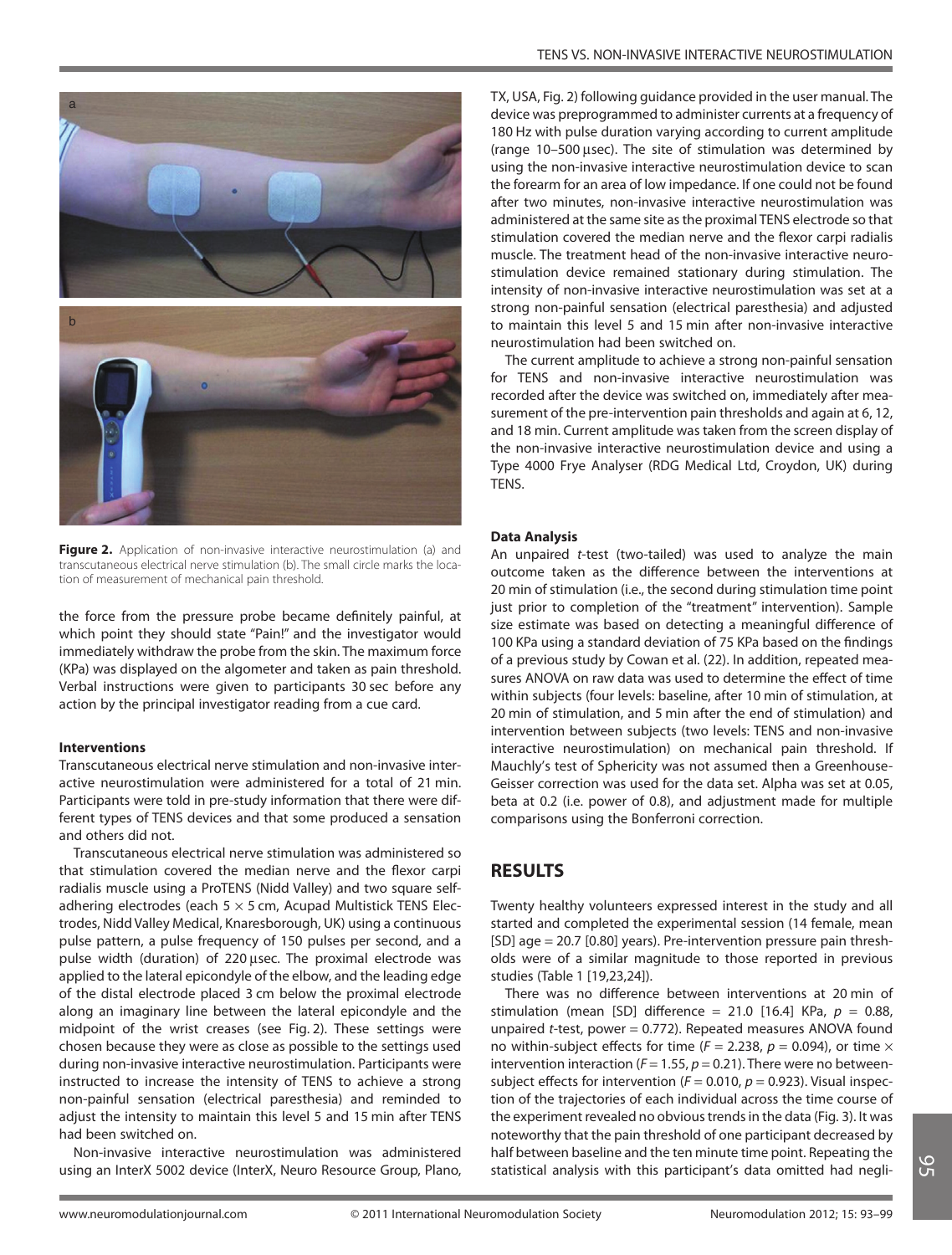| <b>Table 1.</b> Mean (SD) Pressure Pain Thresholds (KPa).       |                                    |                                    |                                    |                                    |  |  |  |  |  |
|-----------------------------------------------------------------|------------------------------------|------------------------------------|------------------------------------|------------------------------------|--|--|--|--|--|
|                                                                 | Baseline                           | 10 min of stimulation              | 20 min of stimulation              | 5 min after stimulation            |  |  |  |  |  |
| Transcutaneous electrical nerve stimulation<br>Neurostimulation | 699.85 (246.60)<br>783.00 (349.03) | 665.50 (264.76)<br>666.40 (314.11) | 715.75 (299.25)<br>736.75 (315.65) | 715.35 (254.08)<br>657.55 (185.53) |  |  |  |  |  |



Figure 3. Participant trajectories across the time course of the experiment (dashed line = non-invasive interactive neurostimulation; sold line = transcutaneous electrical nerve stimulation).

gible effect on the findings (repeated measures ANOVA time  $F = 2.225$ ,  $p = 0.096$ ; intervention  $F = 0.018$ ,  $p = 0.894$ ; time  $\times$  intervention interaction  $F = 1.253$ ,  $p = 0.30$ ).

An area of low impedance was found while scanning with the non-invasive interactive neurostimulation device in five of the ten participants. The mean current amplitude to achieve a strong nonpainful sensation over the 21-min intervention was lower for TENS (mean [SD] = 14.05 [7.09] mA) compared with non-invasive interactive neurostimulation (mean [SD] = 23.25 [7.70] mA, mean difference =  $-9.2$  [95% CI =  $-16.19$ ,  $-2.21$  mA],  $p < 0.013$ , unpaired t-test, Table 2). There were no differences between TENS and non-invasive interactive neurostimulation in the change in current amplitude necessary to maintain a strong non-painful sensation from baseline to 18 min (mean [SD] TENS = 4.0 [2.49] mA, non-invasive interactive neurostimulation = 1.50 [4.33] mA,  $p = 0.14$ , unpaired t-test).

# **DISCUSSION**

This study failed to detect any significant differences between noninvasive interactive neurostimulation and TENS on pressure pain threshold at the flexor carpi radialis muscle in 20 healthy human participants. A higher current amplitude was necessary to achieve a strong non-painful sensation for non-invasive interactive neurostimulation than TENS. Areas of low impedance could only be found in half of the participants receiving non-invasive interactive neurostimulation.

Our study was designed to evaluate the relative efficacy of TENS with non-invasive interactive neurostimulation, so we did not include a placebo control group. Placebo controlled studies have consistently shown that TENS elevates pain pressure pain threshold when administered at a strong non-painful intensity at the site of pain following a similar time course as observed in the present study (19,22–29). Recently, Gilbey et al. (17) conducted an investigation into the hypoalgesic effects of non-invasive interactive neurostimulation, although this is yet to be published as a full report. They found that there was a significant elevation in pressure pain threshold at the forearm in 12 healthy volunteers after a ten-minute noninvasive interactive neurostimulation intervention when compared with a placebo (no current) device. This effect had disappeared 30 min after stimulation.

We found no difference in pain threshold between non-invasive interactive neurostimulation and TENS. One reason may be that the mechanism of action of TENS and non-invasive interactive neurostimulation are similar. Both modalities generate a strong nonpainful sensation indicative of low threshold afferent activity and this has been shown to inhibit ongoing transmission of nociceptive input within the spinal cord (2,30,31). Pyne-Geithman and Clark (16) have reported that InterX generated significantly greater physiologic responses than TENS in markers of respiration, lymphocyte metabolism, and cytokine production although it appeared that there were only four participants from the information provided in the abstract.

We found that higher current amplitude was necessary to achieve a strong non-painful sensation for non-invasive interactive neurostimulation compared with TENS. However, current amplitudes to achieve a strong non-painful TENS sensation were lower than previous studies by ourselves (32) and others (33), which tend to be between 18 and 25 mA. Lower than expected values may be because the participants in the TENS group did not increase TENS intensity to the appropriate level, despite clear instructions. This seems unlikely because we would expect to see a similar effect for participants in the non-invasive interactive neurostimulation group who received similar instructions to TENS participants. Methods of measuring current amplitude differed with TENS amplitudes measured using a Type 4000 Frye Analyser and non-invasive interactive neurostimulation within the non-invasive interactive neurostimulation device itself. Current amplitudes for TENS were above magnitudes previously reported for sensory detection threshold so we are confident that participants were experiencing TENS sensations.

Higher current amplitudes for non-invasive interactive neurostimulation may be due to a lack of a conductive medium used at the electrode–skin interface. Non-invasive interactive neurostimulation delivers current using a single electrode head that is made of concentric stainless steel outer and inner electrodes. These stainless steel electrodes make direct contact with the skin without the use of electrode gels. If the impedance at the interface between electrode and skin remains high, it will hinder the passage of electrical currents across the electrode–skin interface. This may generate areas of high current density (termed hot spots) resulting in skin irritation (34), although we observed no skin irritation in the present study. For most transcutaneous electrical stimulating devices gels are used to reduce the large impedance of the stratum corneum improving electrical contact between the electrode and the skin. Manufacturers claim that the waveform used during non-invasive interactive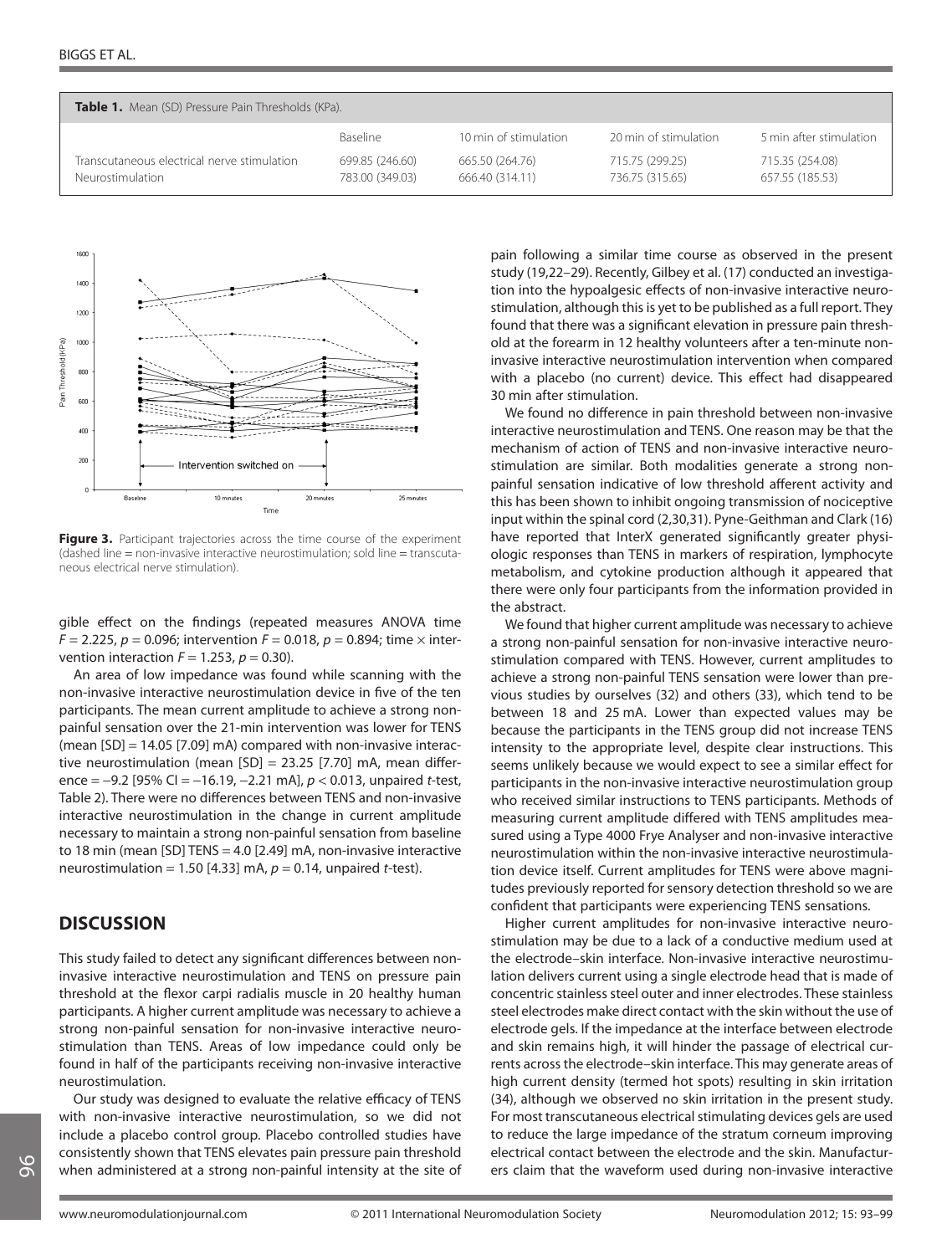| Table 2. Mean (SD) Current Amplitude (mA).                      |                          |                          |                                     |                           |                              |                                   |  |  |  |
|-----------------------------------------------------------------|--------------------------|--------------------------|-------------------------------------|---------------------------|------------------------------|-----------------------------------|--|--|--|
|                                                                 | Baseline                 | 6 min of<br>stimulation  | $12 \text{ min of }$<br>stimulation | 18 min of<br>stimulation  | Mean                         | Increase over<br>$18 \text{ min}$ |  |  |  |
| Transcutaneous electrical nerve stimulation<br>Neurostimulation | 11.6(5.87)<br>22.7(6.77) | 13.2(7.19)<br>22.7(7.13) | 15.4 (7.83)<br>23.4 (8.19)          | 16.0 (7.77)<br>24.2(9.25) | 14.05 (7.09)<br>23.25 (7.70) | 4.0(2.49)<br>1.50(4.33)           |  |  |  |

neurostimulation changes its characteristics in response to ongoing changes in skin impedance and that this facilitates delivery of currents through the skin, negating the need for conductive gel. Further research into the effect of the dynamic waveform used during non-invasive interactive neurostimulation on the skinelectrode interface is needed.

The non-invasive interactive neurostimulation device only identified areas of low impedance in five of the ten participants. It is claimed that peripheral nerve stimulation techniques should be administered over skin with low impedance (13), although recent studies have shown an inverse relationship between impedance measurements and current thresholds to activate nerves percutaneously (35). Research has suggested that areas of low impedance correspond to myofascial trigger points, acupuncture points, and where nerve branches course close to the skin surface (10-12), although recent studies have found that acupuncture points may correspond to areas of high or low impedance (36,37). Clearly, much more research is needed to characterize low impedance points on the skin including their distribution in healthy individuals and patients with disease including pain, and whether these points alter in size and distribution over time.

All three randomized controlled clinical trials conducted on the pain relieving effects of non-invasive interactive neurostimulation have been positive. Selfe et al. (7) found that non-invasive interactive neurostimulation scored better than a sham (no current) device for SF-36 Vitality scale and patient global assessment, but not pain, in 37 patients with knee osteoarthritis. Gorodetskyi et al. (8) found significantly better pain relief when 60 patients with trochanteric fracture of the femur were treated for ten days with a non-invasive interactive neurostimulation device compared with a sham device. In a follow-up study they reported similar findings for 60 patients after operative reduction and internal fixation of bimalleolar, AO type B2 ankle fractures with comminution (9). Patients received normal post-operative care in addition to interventions and it was found that those in the non-invasive interactive neurostimulation group used less medication when compared with the sham group. It was claimed that patients were blind to treatment allocation. However, as the active non-invasive interactive neurostimulation generated a strong sensation of electrical paresthesia and sham stimulation (no current) did not, it is possible that patients could guess which treatment was active, biasing outcome in favor of the active groups.

#### **Study Limitations**

The possibility of a type 2 error cannot be discounted in this study. We were interested in interaction effects although these can be associated with low power. The observed power for interaction effects in our study was only 0.354, despite using sample sizes similar to analyses to detect differences between TENS and placebo in previous studies. It is possible that a smaller magnitude of difference, and a larger sample size, is needed to determine relative efficacy of two active interventions. Nevertheless, the observed power of the t-test used for our main outcome was 0.77 and for time was 0.813 so we feel relatively confident that the lack of difference was not due to our statistical method. However, we cannot discount the possibility that variability introduced during the execution of the study may have masked effects. The omission of a placebo group did not enable us to explore this variability further, and a placebo group should be included in future studies. Another limitation may have been a massage-like effect created by pressing the electrode head of non-invasive interactive neurostimulation on the surface of the skin during stimulation. This may have increased hypoalgesia.

The generalizability of our results may be limited. Our recruitment strategy focused on university students and staff rather than a general population-based sample. We used a single sensory modality testing procedure (i.e., blunt pressure pain) and did not assess other modalities of nociception (i.e., thermal and electrical) that can be captured using a multimodal testing procedure in order to characterize the complexity of pain experience (38). Also, there are fundamental differences between non-injurious pain in an experimental setting and clinical pain driven by pathological processes (14). Noxious input resulting from pressure algometry as used in the present study results from transient activation of A-delta (and possibly C-fiber) mechanosensitive nociceptors, although the final pain experienced also will involve activity in low threshold non-noxious A-beta mechanoreceptive fibers. Unlike clinical pain the duration of our experimentally induced pressure pain was shortlived, with minimal tissue injury and no peripheral or central sensitization. For these reasons we would recommend a large-scale clinical trial.

# **CONCLUSION**

In conclusion, we detected no significant differences in the hypoalgesic effects between non-invasive interactive neurostimulation and TENS on pressure pain thresholds in healthy volunteers, although the possibility of a type 2 error cannot be discounted. Despite the positive outcome of clinical trials, our findings raise uncertainty about the process of monitoring and subsequently stimulating areas of low skin impedance. Our study findings should act as a catalyst for further research from basic and clinical sciences.

#### Acknowledgments

The authors would like to thank Dr. Osama Tashani for technical assistance during this study and the anonymous reviewers for their constructive advice. The non-invasive interactive neurostimulation (InterX) device and accessories were borrowed from Neuro Resource Group, Inc., Plano, Texas.

### Authorship Statements

All authors contributed to the design, data analysis, and preparation of the manuscript including intellectual input at all stages. Ms. Biggs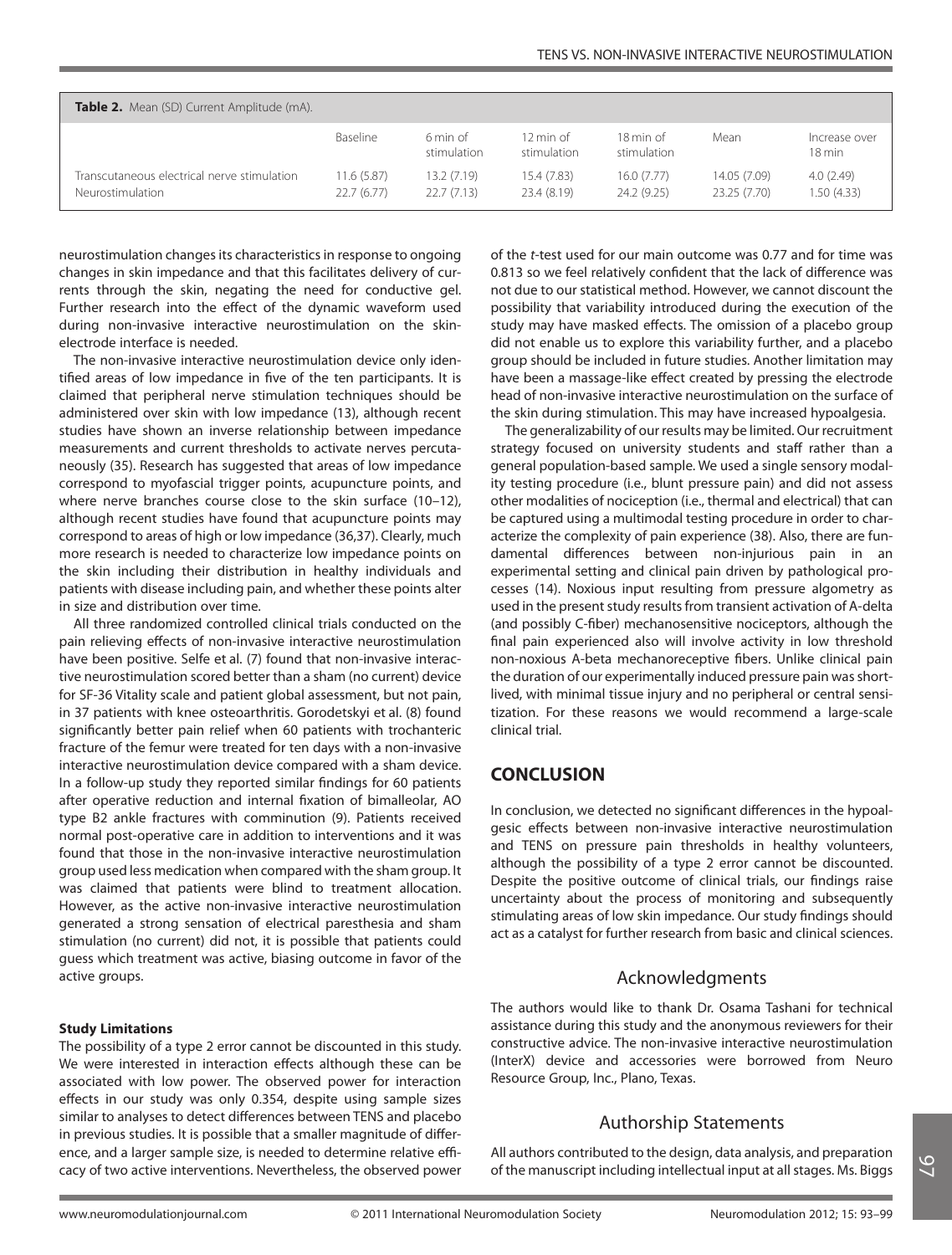and Professor Johnson conducted participant recruitment and data collection. All authors approved the final manuscript. The Faculty of Health and Social Sciences at Leeds Metropolitan University provided funding for the study. All authors had complete access to the study data.

#### **How to Cite this Article:**

Biggs N., Walsh D.M., Johnson M.I. 2011. A Comparison of the Hypoalgesic Effects of Transcutaneous Electrical Nerve Stimulation (TENS) and Non-invasive Interactive Neurostimulation (InterX® ) on Experimentally Induced Blunt Pressure Pain Using Healthy Human Volunteers. Neuromodulation 2012; 15: 93–99

## **REFERENCES**

- 1. Johnson MI, Walsh DM. Pain: continued uncertainty of TENS effectiveness for pain relief. *Nat Rev Rheumatol* 2010;6:314–316.
- 2. DeSantana JM, Walsh DM, Vance C, Rakel BA, Sluka KA. Effectiveness of transcutaneous electrical nerve stimulation for treatment of hyperalgesia and pain. *Curr Rheumatol Rep* 2008;10:492–499.
- 3. Bjordal JM, Johnson MI, Ljunggreen AE. Transcutaneous electrical nerve stimulation (TENS) can reduce postoperative analgesic consumption. A meta-analysis with assessment of optimal treatment parameters for postoperative pain. *Eur J Pain* 2003;7:181–188.
- 4. Johnson MI. A critical review of the analgesic effects of TENS-like devices. *Phys Ther Rev* 2001;6:153–173.
- 5. Johnson MI. Transcutaneous electrical nerve stimulation (TENS) and TENS-like devices. Do they provide pain relief? *Pain Rev* 2001;8:121–128.
- 6. Neuro Resource Group I. InterXtherapy. http://www.nrg-unlimited.com/ [cited 1 October 2010].
- 7. Selfe TK, Bourguignon C, Taylor AG. Effects of noninvasive interactive neurostimulation on symptoms of osteoarthritis of the knee: a randomized, sham-controlled pilot study.*J Altern Complement Med* 2008;14:1075–1081.
- 8. Gorodetskyi IG, Gorodnichenko AI, Tursin PS, Reshetnyak VK, Uskov ON. Noninvasive interactive neurostimulation in the post-operative recovery of patients with a trochanteric fracture of the femur. A randomised, controlled trial.*J Bone Joint Surg Br* 2007;89:1488–1494.
- 9. Gorodetskyi IG, Gorodnichenko AI, Tursin PS, Reshetnyak VK, Uskov ON. Use of noninvasive interactive neurostimulation to improve short-term recovery in patients with surgically repaired bimalleolar ankle fractures: a prospective, randomized clinical trial.*J Foot Ankle Surg* 2010;49:432–437.
- 10. Melzack R, Stillwell DM, Fox EJ. Trigger points and acupuncture points for pain: correlations and implications. *Pain* 1977;3:3–23.
- 11. Shultz SP, Driban JB, Swanik CB. The evaluation of electrodermal properties in the identification of myofascial trigger points. *Arch Phys Med Rehabil* 2007;88:780– 784.
- 12. Colbert AP, Yun J, Larsen A, Edinger T, Gregory WL, Thong T. Skin impedance measurements for acupuncture research: development of a continuous recording system. *Evid Based Complement Alternat Med* 2008;5:443–450.
- 13. Ahn AC, Martinsen OG. Electrical characterization of acupuncture points: technical issues and challenges.*J Altern Complement Med* 2007;13:817–824.
- 14. Handwerker HO, Kobal G. Psychophysiology of experimentally induced pain.*Physiol Rev* 1993;73:639–671.
- 15. Pyne-Geithman G, Clark J. Changes in lymphocyte metabolism, gene expression and cytokine production following non-invasive intteractive neurostimulation (InterX): indicators of connective tissue healing and anti-inflammatory activity. 13th World Congress on Pain Montreal, Canada 2010:PW 253.
- 16. Pyne-Geithman G, Clark J. InterX elicits significantly greater physiological response than TENS: lymphocyte metabolism and cytokine production. 13th World Congress on Pain Montreal, Canada 2010:PH 255.
- 17. Gilbey K, McKenna J, Gardner E et al. *A preliminary investigation of the hypoalgesic effects of InterX therapy using experimental pain*. San Diego: American Physical Therapy Association, Combined Sections Meeting, 2010.
- 18. Chartered Society of Physiotherapy C.*Guidance for the clinical use of electrophysical agents*. London: Chartered Society of Physiotherapy, 2006.
- 19. Chen CC, Johnson MI. An investigation into the hypoalgesic effects of high- and low-frequency transcutaneous electrical nerve stimulation (TENS) on experimentally-induced blunt pressure pain in healthy human participants. *J Pain* 2010;11:53–61.
- 20. Chesterton LS, Sim J, Wright CC, Foster NE. Interrater reliability of algometry in measuring pressure pain thresholds in healthy humans, using multiple raters. *Clin J Pain* 2007;23:760–766.
- 21. Rolke R, Andrews Campbell K, Magerl W, Treede RD. Deep pain thresholds in the distal limbs of healthy human subjects. *Eur J Pain* 2005;9:39–48.
- 22. Cowan S, McKenna J, McCrum-Gardner E, Johnson MI, Sluka KA, Walsh DM. An investigation of the hypoalgesic effects of TENS delivered by a glove electrode. *J Pain* 2009;10:694–701.
- 23. Chesterton LS, Foster NE, Wright CC, Baxter GD, Barlas P. Effects of TENS frequency, intensity and stimulation site parameter manipulation on pressure pain thresholds in healthy human subjects. *Pain* 2003;106 73–80.
- 24. Chen CC, Johnson MI. An investigation into the effects of frequencymodulated transcutaneous electrical nerve stimulation (TENS) on experimentallyinduced pressure pain in healthy human participants. *J Pain* 2009;10: 1029–1037.
- 25. Chesterton LS, Barlas P, Foster NE, Lundeberg T, Wright CC, Baxter GD. Sensory stimulation (TENS): effects of parameter manipulation on mechanical pain thresholds in healthy human subjects. *Pain* 2002;99:253–262.
- 26. Aarskog R, Johnson MI, Demmink JH et al. Is mechanical pain threshold after transcutaneous electrical nerve stimulation (TENS) increased locally and unilaterally? A randomized placebo-controlled trial in healthy subjects. *Physiother Res Int* 2007;12:251–263.
- 27. Claydon LS, Chesterton LS, Barlas P, Sim J. Effects of simultaneous dual-site TENS stimulation on experimental pain. *Eur J Pain* 2008;12:696–704.
- 28. Lazarou L, Kitsios A, Lazarou I, Sikaras E, Trampas A. Effects of intensity of transcutaneous electrical nerve stimulation (TENS) on pressure pain threshold and blood pressure in healthy humans: a randomized, double-blind, placebo-controlled trial. *Clin J Pain* 2009;25:773–780.
- 29. Walsh DM, Lowe AS, McCormack K, Willer JC, Baxter GD, Allen JM. Transcutaneous electrical nerve stimulation: effect on peripheral nerve conduction, mechanical pain threshold, and tactile threshold in humans. *Arch Phys Med Rehabil* 1998;79:1051–1058.
- 30. Garrison DW, Foreman RD. Decreased activity of spontaneous and noxiously evoked dorsal horn cells during transcutaneous electrical nerve stimulation (TENS). *Pain* 1994;58:309–315.
- 31. Garrison DW, Foreman RD. Effects of transcutaneous electrical nerve stimulation (TENS) on spontaneous and noxiously evoked dorsal horn cell activity in cats with transected spinal cords. *Neurosci Lett* 1996;216:125–128.
- 32. Dickie A, Tabasam G, Tashani O, Marchant P, Johnson MI. A preliminary investigation into the effect of coffee on hypolagesia associated with transcutaneous electrical nerve stimulation. *Clin Physiol Funct Imaging* 2009;29:293–299.
- 33. Leonard G, Cloutier C, Marchand S. Reduced analgesic effect of acupuncture-like TENS but not conventional TENS in opioid-treated patients. *J Pain* 2011;12:213– 221.
- 34. McAdams E. Basic electronic and electrode principles. In: Walsh D, ed. *TENS clinical applications and related theory*. Edinburgh: Churchill Livingstone, 1997:41– 62.
- 35. Sauter AR, Dodgson MS, Kalvoy H, Grimnes S, Stubhaug A, Klaastad O. Current threshold for nerve stimulation depends on electrical impedance of the tissue: a study of ultrasound-guided electrical nerve stimulation of the median nerve. *Anesth Analg* 2009;108:1338–1343.
- 36. Kramer S, Winterhalter K, Schober G et al. Characteristics of electrical skin resistance at acupuncture points in healthy humans. *J Altern Complement Med* 2009;15:495– 500.
- 37. Pearson S, Colbert AP, McNames J, Baumgartner M, Hammerschlag R. Electrical skin impedance at acupuncture points. *J Altern Complement Med* 2007;13:409– 418.
- 38. Neziri AY, Curatolo M, Nüesch E et al. Factor analysis of responses to thermal, electrical, and mechanical painful stimuli supports the importance of multi-modal pain assessment. *Pain* 2011;152:1146–1155. Epub 2011 March 10.

# **COMMENTS**

This is an important comparative study that evaluates effects of the non-invasive neurostimulation approaches. The authors discovered that traditional transcutaneous electrical nerve stimulation (TENS) and "noninvasive interactive neurostimulation" are very similar in terms of producing hypoalgesia.

The study is simple but well documented. However, the findings in healthy volunteers may not be completely transferable to pain patients and therefore I would encourage the authors to perform similar comparisons in symptomatic patients as the results may be either concordant with those in healthy controls—or completely surprising in terms of discovered difference between two modalities.

> Konstantin Slavin, MD Chicago, IL, USA